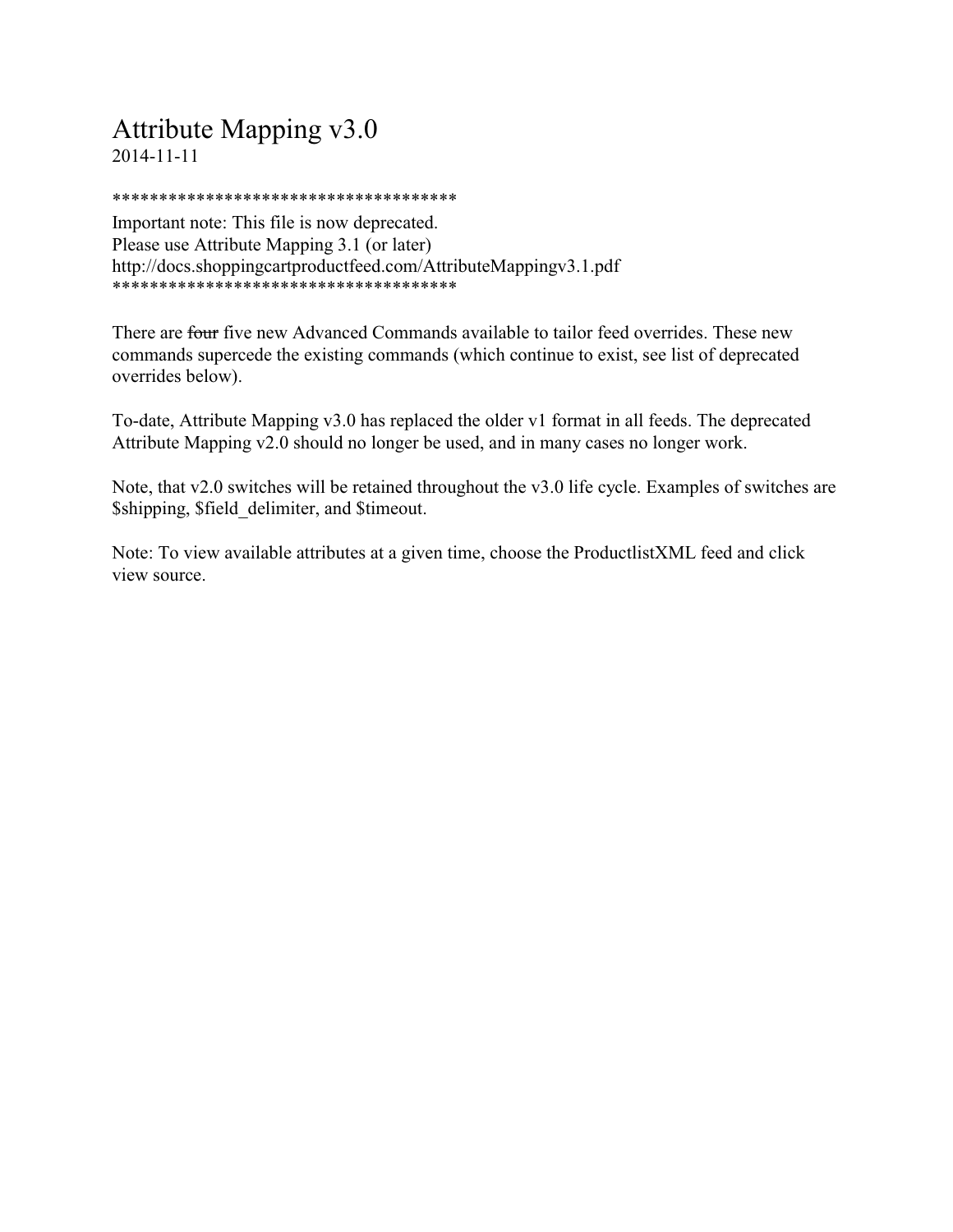## Command: **deleteAttribute**

format

#### **deleteAttribute** attributename

Remove an attribute from a feed. For example, Google's g:price identifier normally comes from the regular price attribute. Deleting regular price will cause g:price to be suppressed.

#### **Before:**

```
\leqitem>
  \langle q: id \rangle 23 \langle q: id \rangle\leqg:item group id>11</g:item group id>
  <title><! [CDATA[Spots That Are Red]]></title>
  <description><![CDATA[Spots That Are Red]]></descri
  <g:google product category><! [CDATA[Animals & Pet ?
  <Link><! [CDATA[http://192.168.0.80/wordpress/?produ
  <g:image link><! [CDATA[]]></g:image link>
  <g:google product category>Animals &amp; Pet Suppl:
  <g:condition>excellent</g:condition>
  <g:availability>out of stock</g:availability>
  \leqg:mpn>12346\leq/g:mpn>
  \langle q:price \rangle 2.00 USD\langle q:price \rangle<g:shipping>
    <g:service>Ground</g:service>
    <g:price>0.00 USD</g:price>
  \langle/g:shipping>
\langle/item>
```
#### **Add:**

deleteAttribute regular price

#### **After:**

```
<item>
  \langle q: id \rangle 23 \langle q: id \rangle<g:item group id>11</g:item group id>
  <title><![CDATA[Spots That Are Red]]></title>
  <description><! [CDATA[Spots That Are Red]]></descri
  <g:google product category><![CDATA[Animals & Pet ?
  <Link><! [CDATA[http://192.168.0.80/wordpress/?produ
  <g:image link><![CDATA[]]></g:image link>
  <g:google product category>Animals &amp; Pet Suppli
  <g:condition>excellent</g:condition>
  <g:availability>out of stock</g:availability>
 <g:mpn>12346</g:mpn>
  <g:shipping>
    <g:service>Ground</g:service>
    <g:price>0.00 USD</g:price>
  \langle/g:shipping>
</item>
```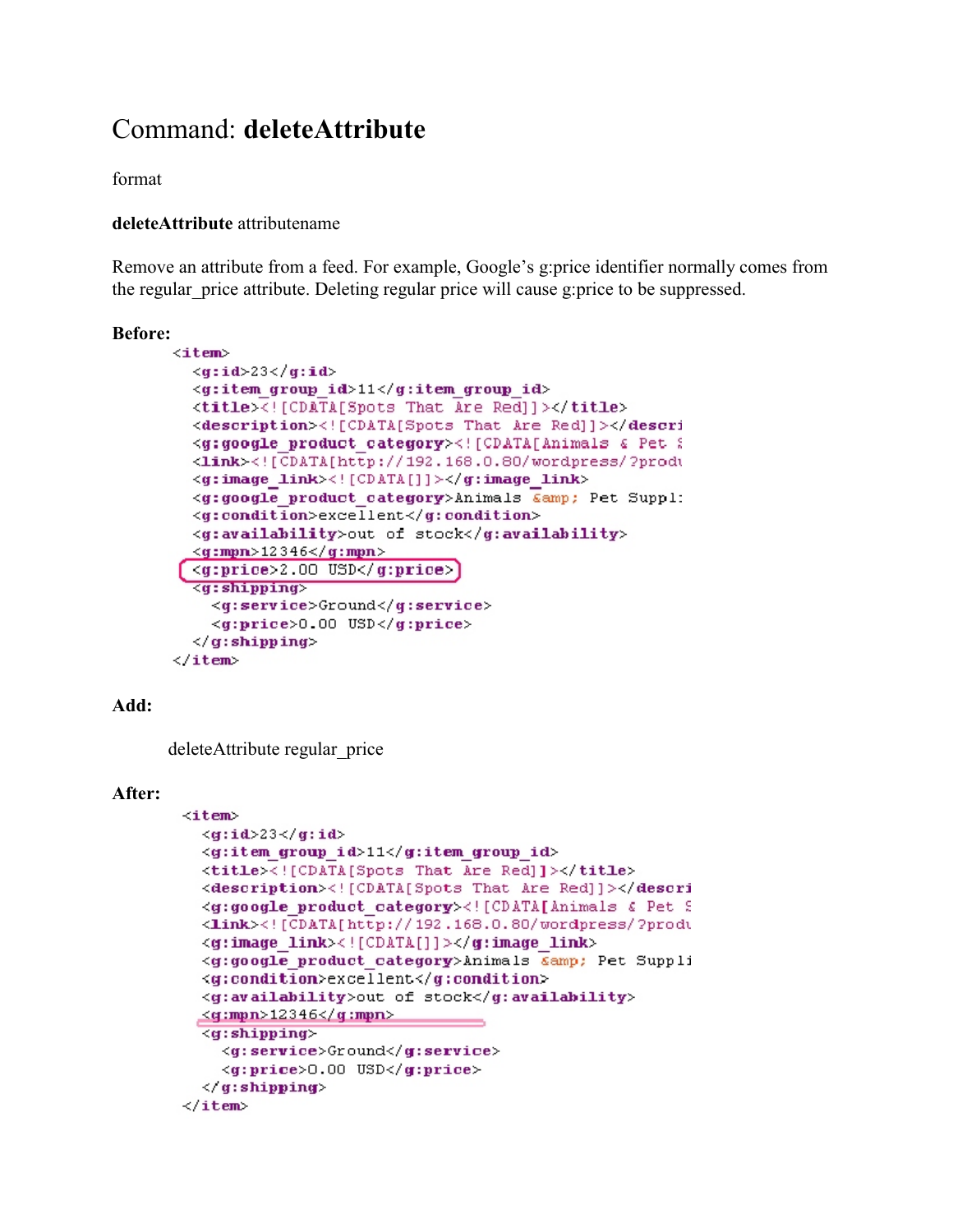## **example:**

deleteAttribute \*

Deletes all attributes. This is especially useful for ProductListXML and ProductListCSV.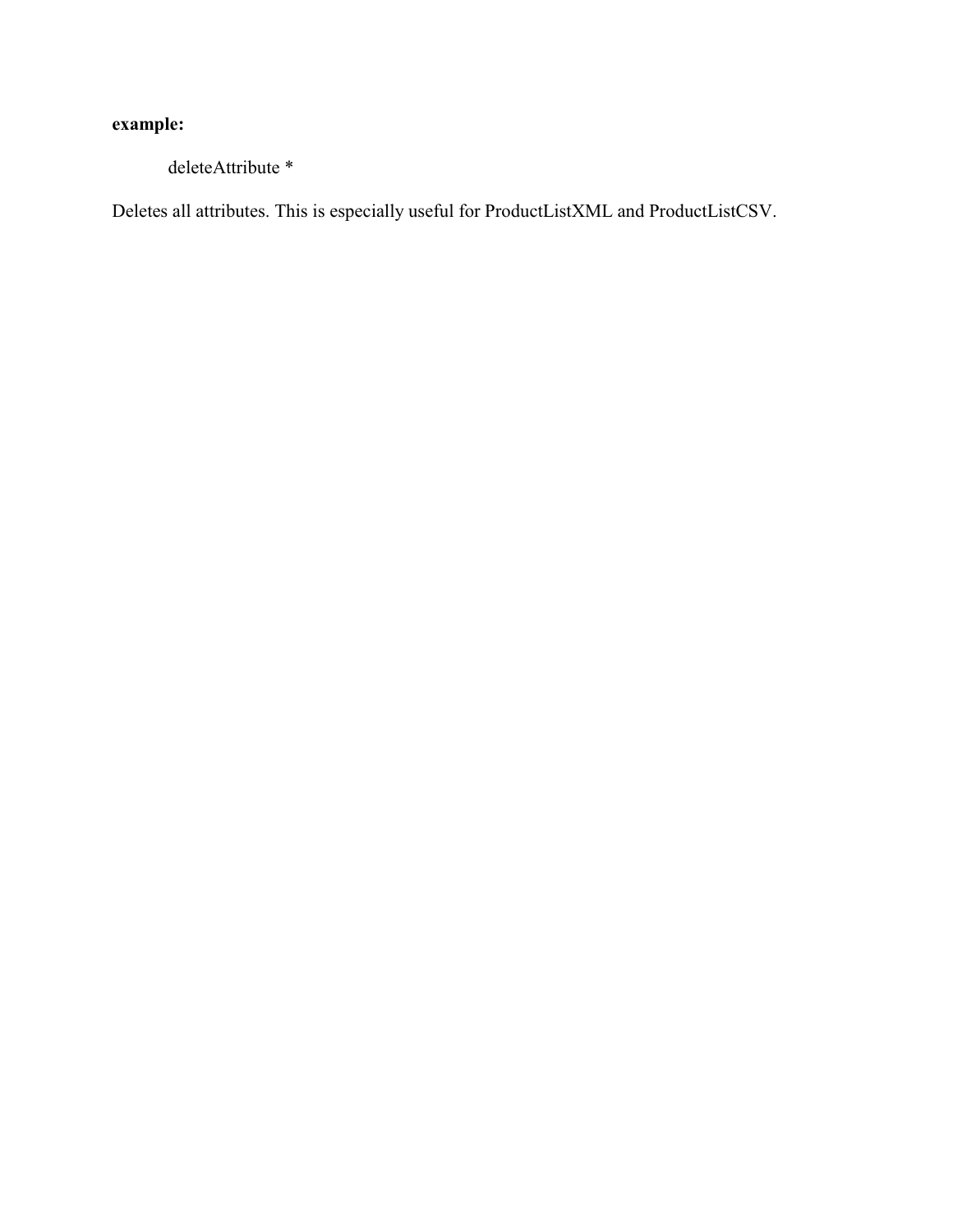## Command: **limitOutput**

format

### **limitOutput FROM** low **TO** high

Reduce total number of products considered in the feed.

## **example:**

limitOutput from 0 to 999

(outputs the first 1000 products)

limitOutput from 1000 to 1999

(outputs the next 1000 products)

limitOutput to 2000

(outputs two thousand products)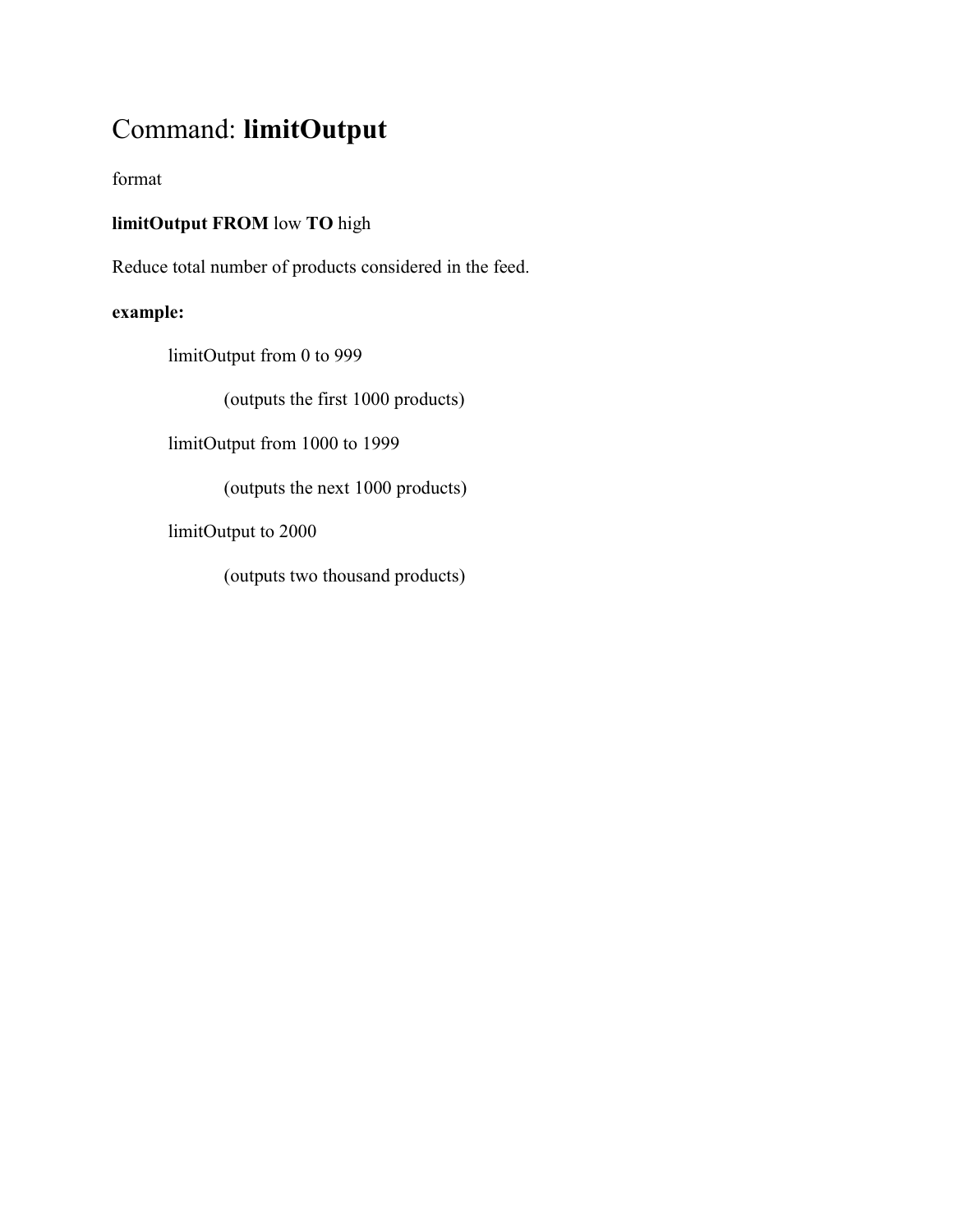## Command: **mapAttribute**

format

**mapAttribute** attribute-name **as** identifier-name

Create a custom attribute mapping. Note that the attribute must exist, so this command is best combined with setAttributeDefault.

#### **example:**

setAttributeDefault misc as randomtext mapAttribute misc as g:misc

#### **result:**

```
\langleitem>
  \langle q: id \rangle 23 \langle q: id \rangle<g:item group id>11</g:item group id>
  <title><! [CDATA[Spots That Are Red]]></title>
  <description><![CDATA[Spots That Are Red]]></descri
  <g:google product category><! [CDATA[Animals & Pet 2
  <Link><![CDATA[http://192.168.0.80/wordpress/?produ
  <g:image link><! [CDATA[]]></g:image link>
  <g:google product category>Animals Camp; Pet Suppli
  <g:condition>excellent</g:condition>
  <g:availability>out of stock</g:availability>
  \langle q:mpn\rangle 12346\langle q:mpn\rangle<g:price>2.00 USD</g:price>
  <g:misc>randomtext</g:misc>
  <g:shipping>
    <g:service>Ground</g:service>
    <g:price>0.00 USD</g:price>
  \langle/g:shipping>
\langle/item>
```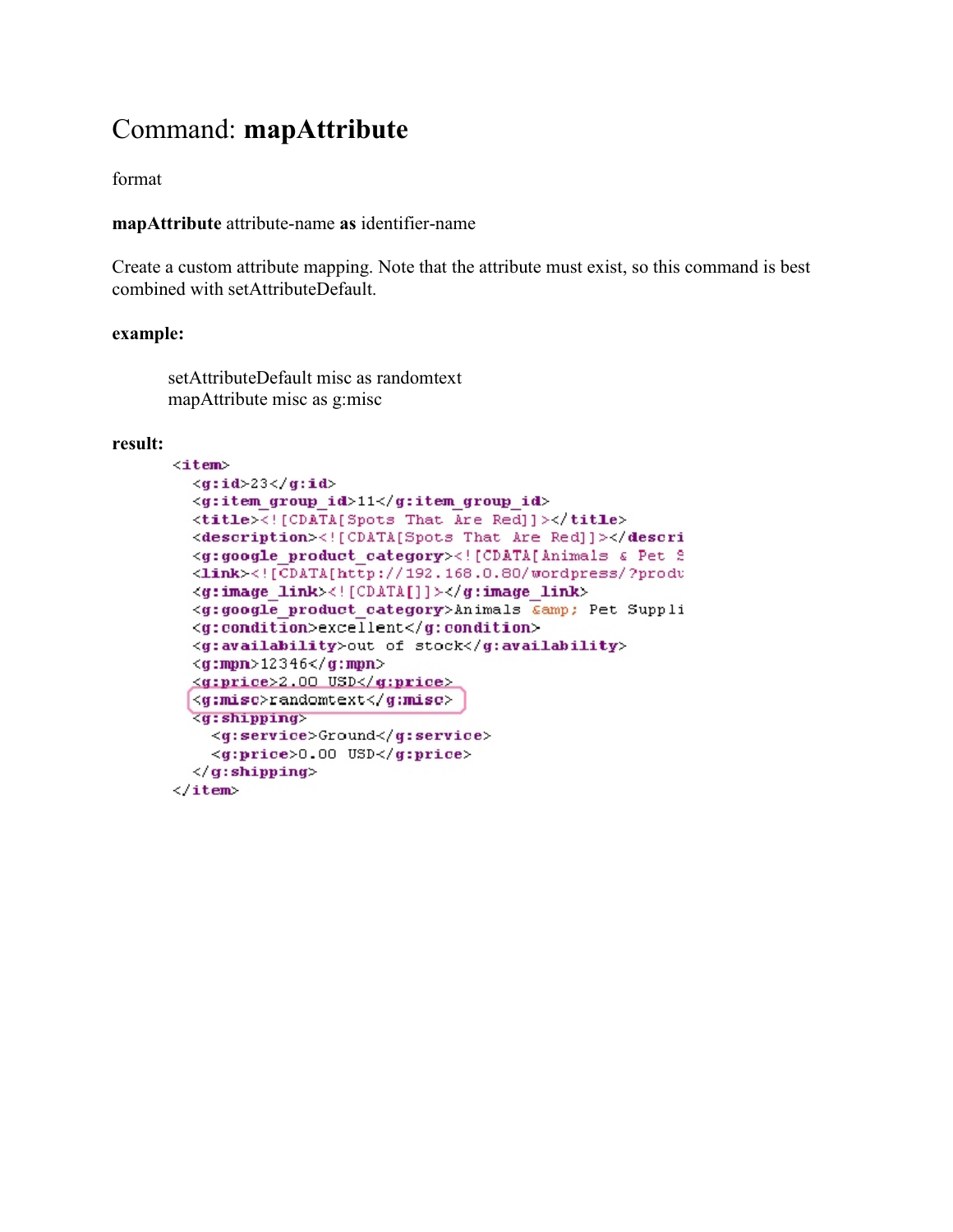# Command: **mapTaxonomy**

### format

### **mapTaxonomy** source **as** attribute

Consults the Taxonomy table and fills in attribute information from it. Ideal for mapping data stored in  $3<sup>rd</sup>$  party plugins. This is a command to use if even ProductListXML cannot see the field of interest and the entry in the taxonomy table (source) is known.

At the time of writing, this command only works in WordPress. Other CMS ports will ignore it.

### **example:**

mapTaxonomy ean13 as ean mapAttribute ean as g:upc

Creates a g:upc field containing the data found in ean13.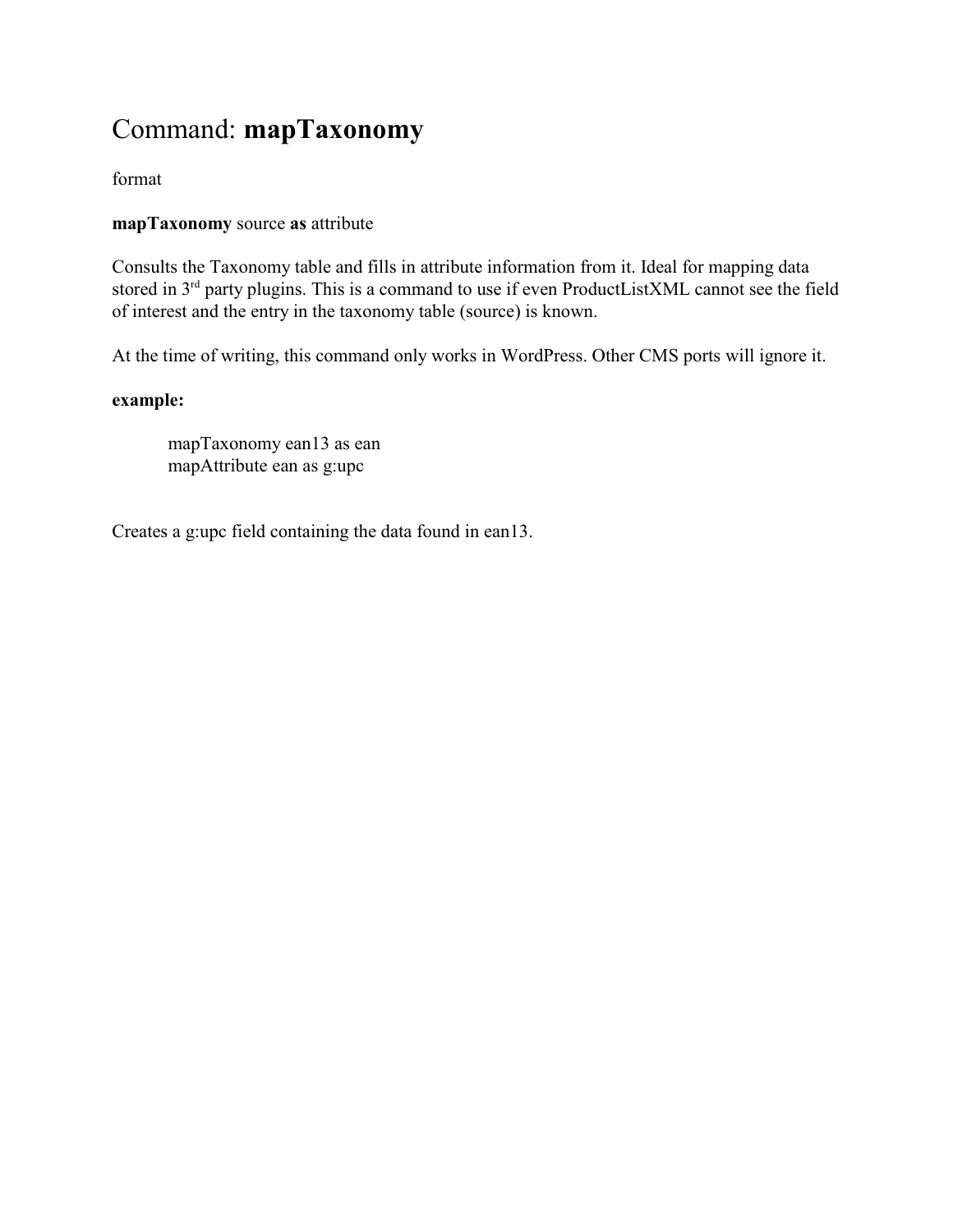## Command: **setAttribute** (mapto)

format

**setAttribute** attributename **mapto** new-name

edit an *existing* attribute mapping. This is not for adding new attribute mappings, but, rather, to reconfigure existing mappings that the feed provider already provides.

#### **example:**

setAttribute regular price mapto US-Dollar-Price

#### **result:**

```
<item>
  \langle q: id \rangle 23 \langle q: id \rangle<g:item group id>11</g:item group id>
  <title><![CDATA[Spots That Are Red]]></title>
  <description><![CDATA[Spots That Are Red]]></descri
  <g:google product category><![CDATA[Animals & Pet S
  <link><![CDATA[http://192.168.0.80/wordpress/?produ
  <g:image link><! [CDATA[]]></g:image link>
  <g:google product category>Animals Camp; Pet Suppli
  <g:condition>excellent</g:condition>
  <g:availability>out of stock</g:availability>
  <g:mpn>12346</g:mpn>
  <US-Dollar-Price>2.00 USD</US-Dollar-Price>
  <g:shipping>
    <g:service>Ground</g:service>
    <g:price>0.00 USD</g:price>
  \langle/g:shipping>
</item>
```